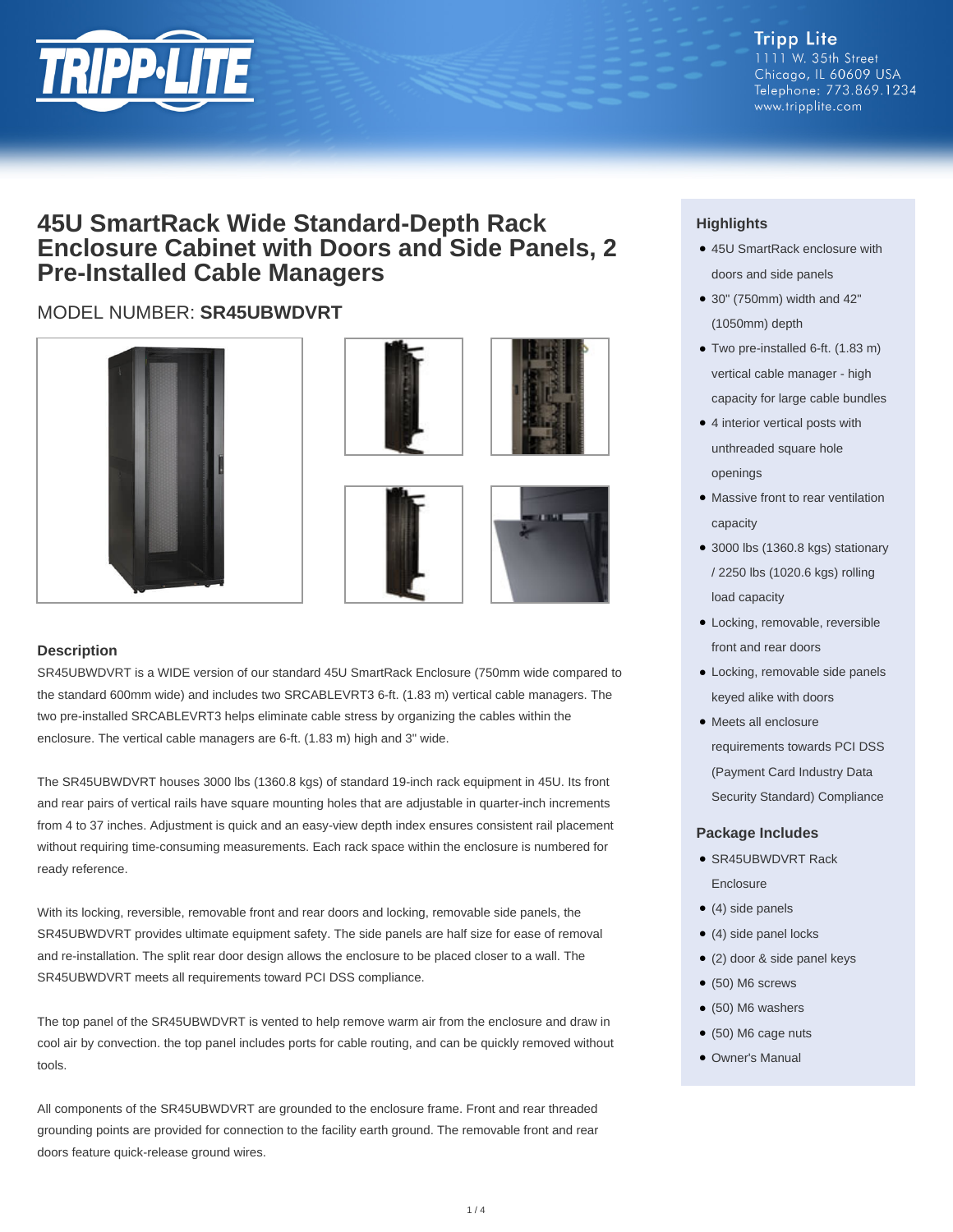

**Tripp Lite** 1111 W. 35th Street Chicago, IL 60609 USA Telephone: 773.869.1234 www.tripplite.com

To simplify deployment, the SR45UBWDVRT comes with preinstalled casters that enable it to be easily maneuvered into the desired location, where it can be secured by adjusting the preinstalled levelers. Note: the casters are intended for minor position adjustments and are not designed for moving enclosures over long distances.

The SR45UBWDVRT comes with a 5-year product warranty. As part of the SmartRack family it is compatible with Tripp Lite's extensive range of rackmount accessories, enabling you to customize your solution to meet any requirements.

#### **Features**

- Comes with the two pre-installed SRCABLEVRT3 (6-ft. (1.83 m) vertical cable manager with 3" width) to help eliminate cable stress inside the enclosure
- Front and rear sets of equipment mounting rails adjust in 1/4" increments. Adjustment is quick and convenient. The easy-view depth index ensures consistent rail placement without requiring timeconsuming measurements.
- Toolless accessory mounting rails (2 rails per enclosure) include slots for quick installation of compatible PDUs and vertical cable managers. Mounting slots are arranged in an industry-standard pattern compatible with a wide variety of accessories. Each rail can accommodate two vertical PDUs or cable managers side-by-side (four items per enclosure).
- Enclosure includes mounting hardware of 50 pieces of M6 cage nuts and 50 pieces of M6 screws.
- Textured powder coat finish for tough resistance to environmental concerns such as deployment in warehouses.
- Massive front to rear ventilation capacity. 65+% open space in door perforation pattern meets or exceeds server manufacturer requirements.
- Maximum usable internal depth of 37 inches/940 mm (front to rear rail).
- Front door is locking, reversible and removable.
- Rear doors are locking and reversible. Split rear door design reduces clearance requirements for service entry allowing the enclosure to be placed closer to a wall.
- Locking removable side panels are 'half size' to make them smaller and lighter improving ease of installation and servicing. Two side panels per side (4 panels total). Side panels are keyed alike to the front and rear doors.
- Built in baying tabs allow enclosures to be combined securely in rows. Center-to-center width can be set at 750mm or 30" to match standard data center floor tiles.
- SmartRack Enclosure supports up to 3000 lbs (1360.8 kgs) of equipment stationary and 2250 lbs (1020.6 kgs) rolling.
- Ships fully assembled for rapid deployment and roll into place on heavy-duty pre-installed casters (casters are removable)
- Leveling feet extend to allow enclosure to be positioned on uneven floors. Levelers are removable.
- Convenient grounding system. All components are grounded to the enclosure frame which includes multiple connections for facility ground. Front and rear doors include quick-release ground wires.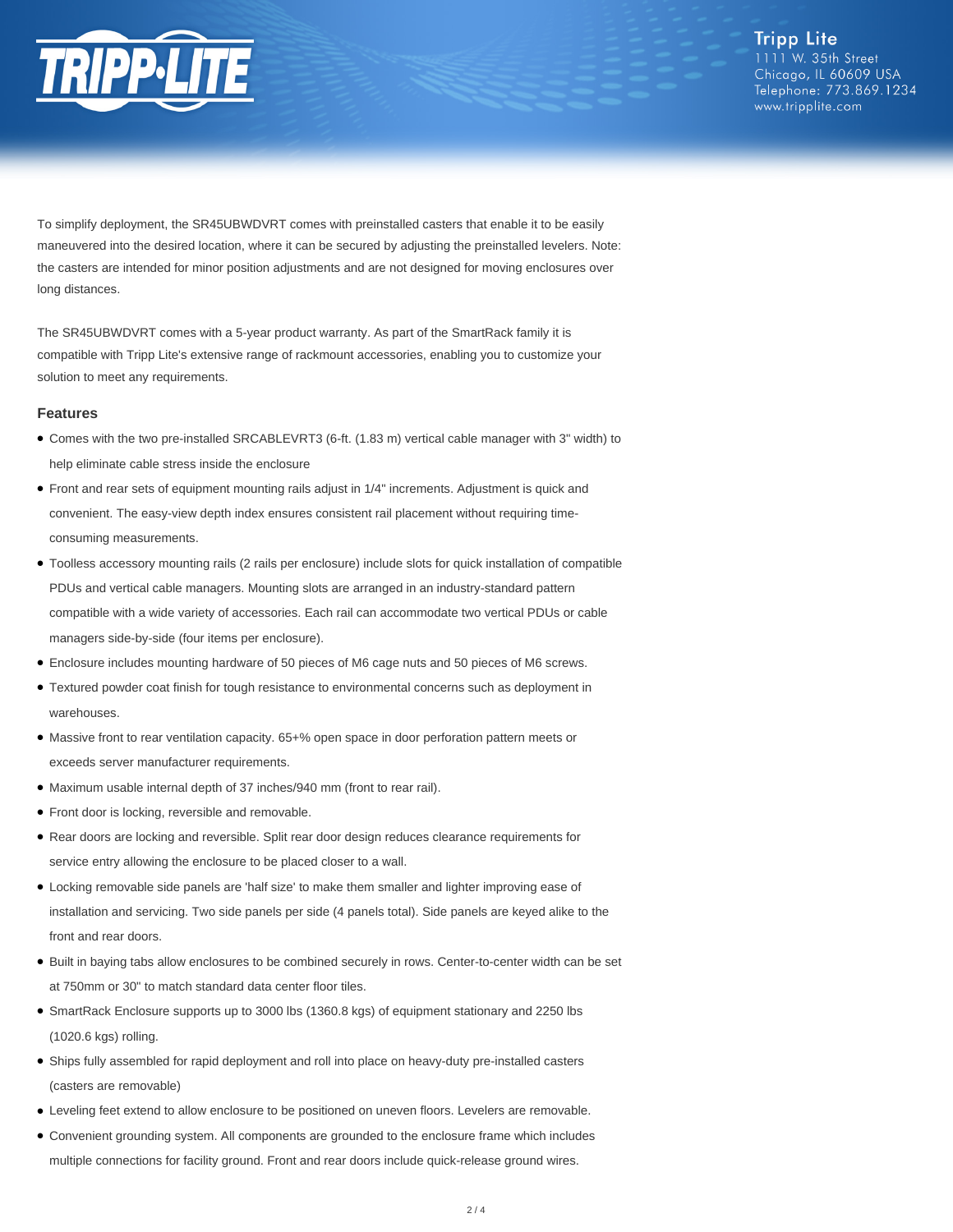

- Open bottom for cable access.
- Top panel has generous cable access holes. Panel can be removed toollessly in seconds without having to disconnect cables first.
- Included stabilizing brackets are used for shipment and can be reattached at the bottom of the enclosure frame on the inside or outside of the rack.
- Meets all enclosure requirements towards PCI DSS (Payment Card Industry Data Security Standard) **Compliance**
- Compatibility with airflow optimization accessories as well as cable management accessories.

# **Specifications**

| <b>OVERVIEW</b>                 |                                          |
|---------------------------------|------------------------------------------|
| <b>UPC Code</b>                 | 037332175274                             |
| <b>Device Compatibility</b>     | Patch Panel; Network Switch; UPS; Server |
| Rack Type                       | Enclosure                                |
| <b>PHYSICAL</b>                 |                                          |
| Color                           | <b>Black</b>                             |
| Factory Preset Rack Depth (in.) | 21.75                                    |
| Factory Preset Rack Depth (cm)  | 55.2                                     |
| Factory Preset Rack Depth (mm)  | 552                                      |
| Maximum Device Depth (cm)       | 93.98                                    |
| Maximum Device Depth (in.)      | 37                                       |
| Maximum Device Depth (mm)       | 940                                      |
| Minimum Device Depth (cm)       | 10.16                                    |
| Minimum Device Depth (in.)      | $\overline{4}$                           |
| Minimum Device Depth (mm)       | 102                                      |
| Rack Height                     | 45U                                      |
| Shipping Dimensions (hwd / cm)  | 229.24 x 81.28 x 114.30                  |
| Shipping Dimensions (hwd / in.) | 90.25 x 32.00 x 45.00                    |
| Shipping Weight (kg)            | 176.90                                   |
| Shipping Weight (lbs.)          | 390.00                                   |
| Unit Dimensions (hwd / cm)      | 212.72 x 75.1 x 109.22                   |
| Unit Dimensions (hwd / in.)     | 83.75 x 29.53 x 43                       |
| Unit Weight (kg)                | 154.22                                   |
| Unit Weight (lbs.)              | 340                                      |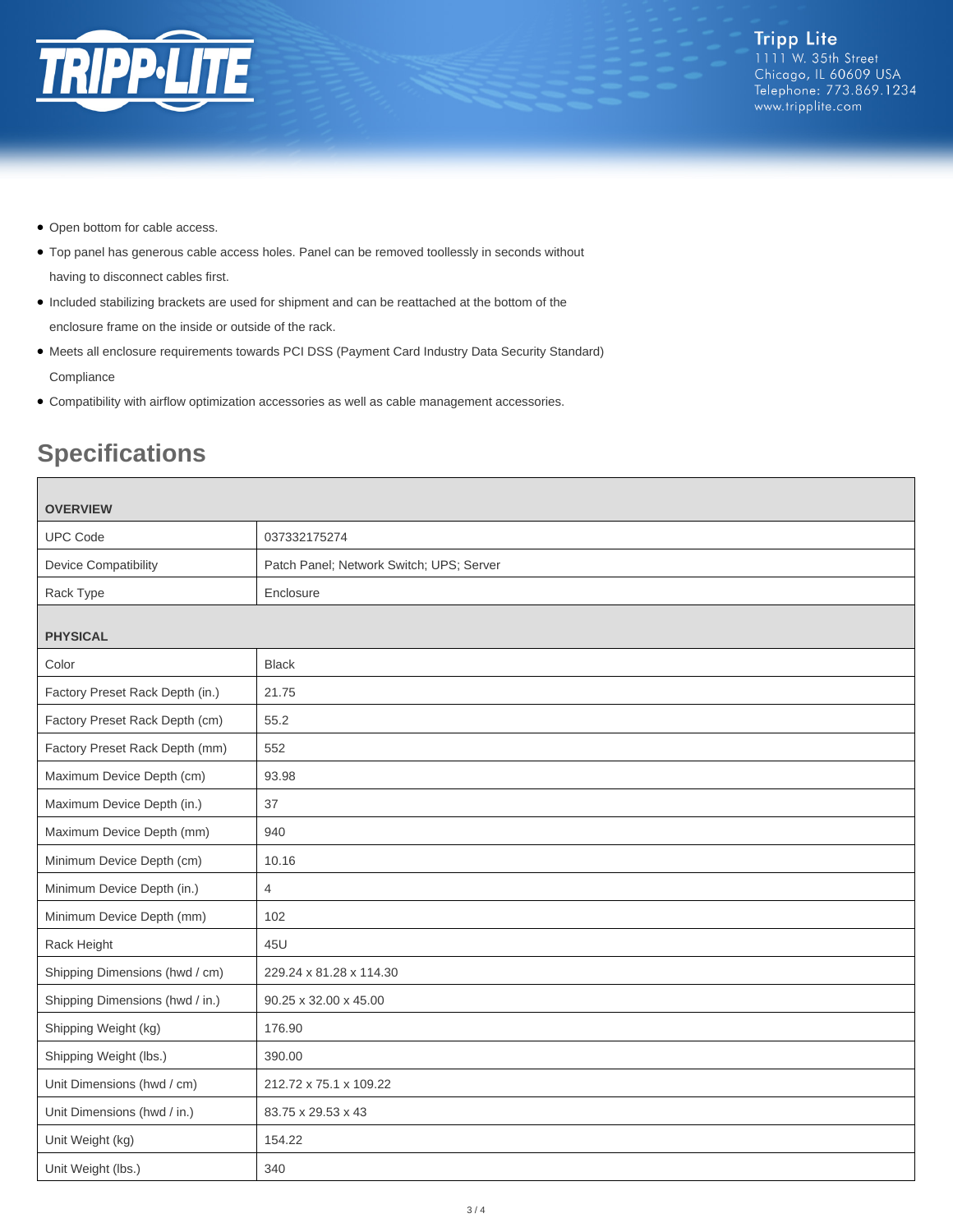

| Weight Capacity - Rolling (kg)                | 1,021                                     |
|-----------------------------------------------|-------------------------------------------|
| Weight Capacity - Rolling (lbs.)              | 2250                                      |
| Weight Capacity - Stationary (kg)             | 1,361                                     |
| Weight Capacity - Stationary (lbs.)           | 3000                                      |
| Rack Depth                                    | Standard                                  |
| Number of Vertical Mounting Rails             | $\overline{4}$                            |
|                                               |                                           |
| <b>SPECIAL FEATURES</b>                       |                                           |
| Grounding Lug                                 | Front and rear door frames                |
| <b>Built-in Cable Management</b>              | Yes                                       |
| Extra Wide                                    | Yes                                       |
|                                               |                                           |
| <b>STANDARDS &amp; COMPLIANCE</b>             |                                           |
| Certifications                                | UL60950; RoHS; CE; IP20 Protection Rating |
| Approvals                                     | EIA/ECA-310-E                             |
|                                               |                                           |
| <b>WARRANTY</b>                               |                                           |
| <b>Product Warranty Period</b><br>(Worldwide) | 5-year limited warranty                   |

© 2021 Tripp Lite. All rights reserved. All product and company names are trademarks or registered trademarks of their respective holders. Use of them does not imply any affiliation with or endorsement by them. Tripp Lite has a policy of continuous improvement. Specifications are subject to change without notice. Tripp Lite uses primary and third-party agencies to test its products for compliance with standards. See a list of Tripp Lite's testing agencies: <https://www.tripplite.com/products/product-certification-agencies>

 $4/4$